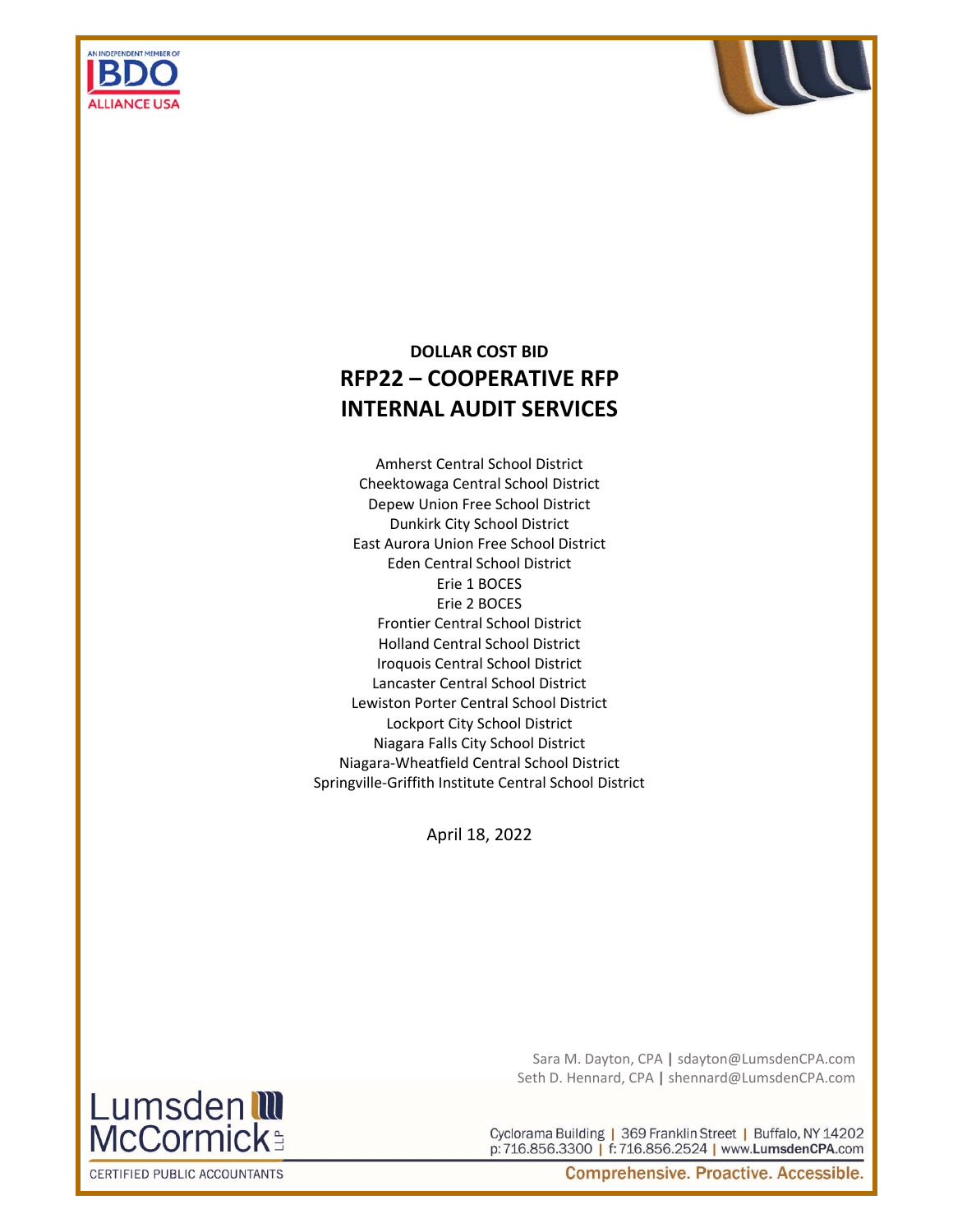Our fees contemplate a partnership between the management and staff of the Districts and Lumsden McCormick. As partners, we both have certain responsibilities and expectations about the conduct of the audit. Our responsibilities include the performance and timely completion of the audit and the issuance of our opinions on your financial statements and related reports. Our responsibilities also include adequately planning the audit with your management and staff and identifying the reports, workpapers, documents, and data that must be available before an audit can be performed.

All quotes are based on currently known facts and circumstances. Should changes result due to legislative or reporting requirements revised fee estimates will be prepared based upon the additional services required and will be discussed with the districts.

Our fee estimate includes time to respond to non‐audit related questions and issues that normally arise throughout the year. It is not our normal practice to charge separately for telephone, personal, and electronic communications relating to matters that arise during the year. We believe continuing communication to be an important aspect of our service approach. If we are engaged on matters requiring substantive research or specific consulting skills, we will provide you an estimate of the anticipated cost in advance. These services will be billed at the hourly rates quoted below. Approximate annual hours are dependent on the staff scheduled on the districts listed above.

|                              |                    | Approximate         |
|------------------------------|--------------------|---------------------|
|                              | <b>Hourly Rate</b> | <b>Annual Hours</b> |
| Partner                      | \$310              | 15-30               |
| Principal                    | 260                | 20-50               |
| Manager                      | 187                | 20-50               |
| <b>Supervisory Staff</b>     | 153                | 30-80               |
| <b>Staff</b>                 | 111                | 30-80               |
| Other (Administrative Staff) | 40                 | $5 - 10$            |

Our invoices are rendered each month as work is performed. We do not final bill until all reports are delivered. Our invoices are due upon presentation; work will be suspended if any invoice is past due for more than sixty days and will not be started again until all open invoices are paid.

It is our experience that differences in fee estimates are normally caused by unequal levels of proposed service. If you believe our fee estimate appears inconsistent with those proposed by other firms, we would welcome the opportunity to meet with you to ensure that the scope of the services you will receive is appropriate to meet your needs.

As a partner in Lumsden & McCormick, LLP, I certify that I represent our Firm. I am empowered to submit our proposal and sign engagement letters stipulating the terms of our engagement.

Signature

Seth D. Hennard, CPA

Name of Firm Lumsden & McCormick, LLP Address 369 Franklin St. Buffalo, New York 14202 Contact 716‐856‐3300 *(phone) /* 716‐856‐2524 *(fax)* Information shennard@LumsdenCPA.com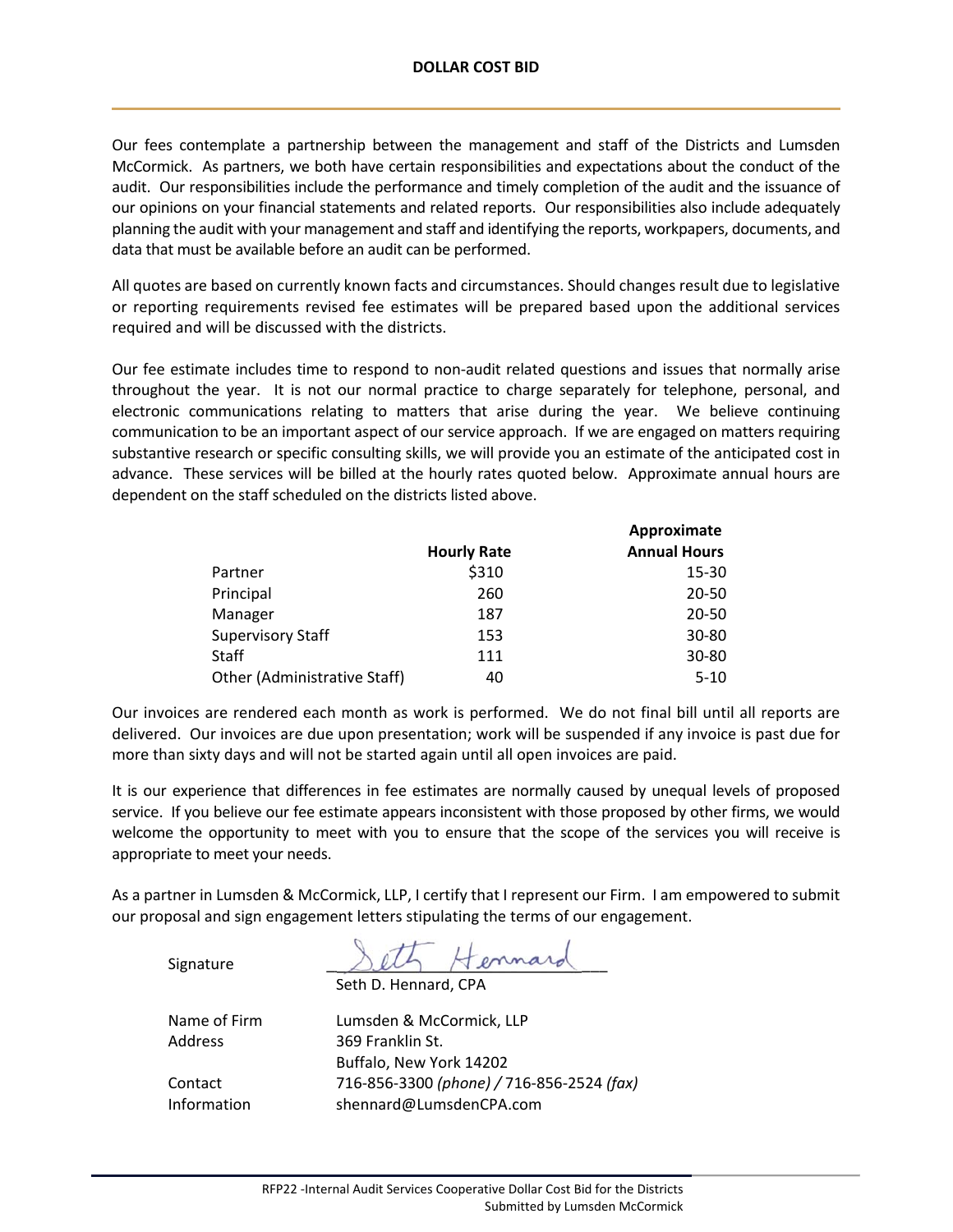## **AMHERST CENTRAL SCHOOL DISTRICT**

|                                                                         |        |    | <b>Option Years</b> |                     |        |    |        |          |  |  |  |  |
|-------------------------------------------------------------------------|--------|----|---------------------|---------------------|--------|----|--------|----------|--|--|--|--|
| June 30,                                                                | 2022   |    | 2023                |                     | 2024   |    | 2025   | 2026     |  |  |  |  |
| Annual risk assessment, recommendations,<br>and suggestions for testing | 8.500  | -S | 8,900               | $\ddot{\mathsf{s}}$ | 9,300  | S. | 9.800  | S 10.300 |  |  |  |  |
| Testing of specific systems $-$ estimate*                               | 8,000  |    | 8,000               |                     | 8,000  |    | 8,000  | 8,000    |  |  |  |  |
| <b>TOTAL ALL-INCLUSIVE MAXIMUM PRICE</b>                                | 16.500 | s  | 16,900              | S                   | 17,300 |    | 17.800 | 18.300   |  |  |  |  |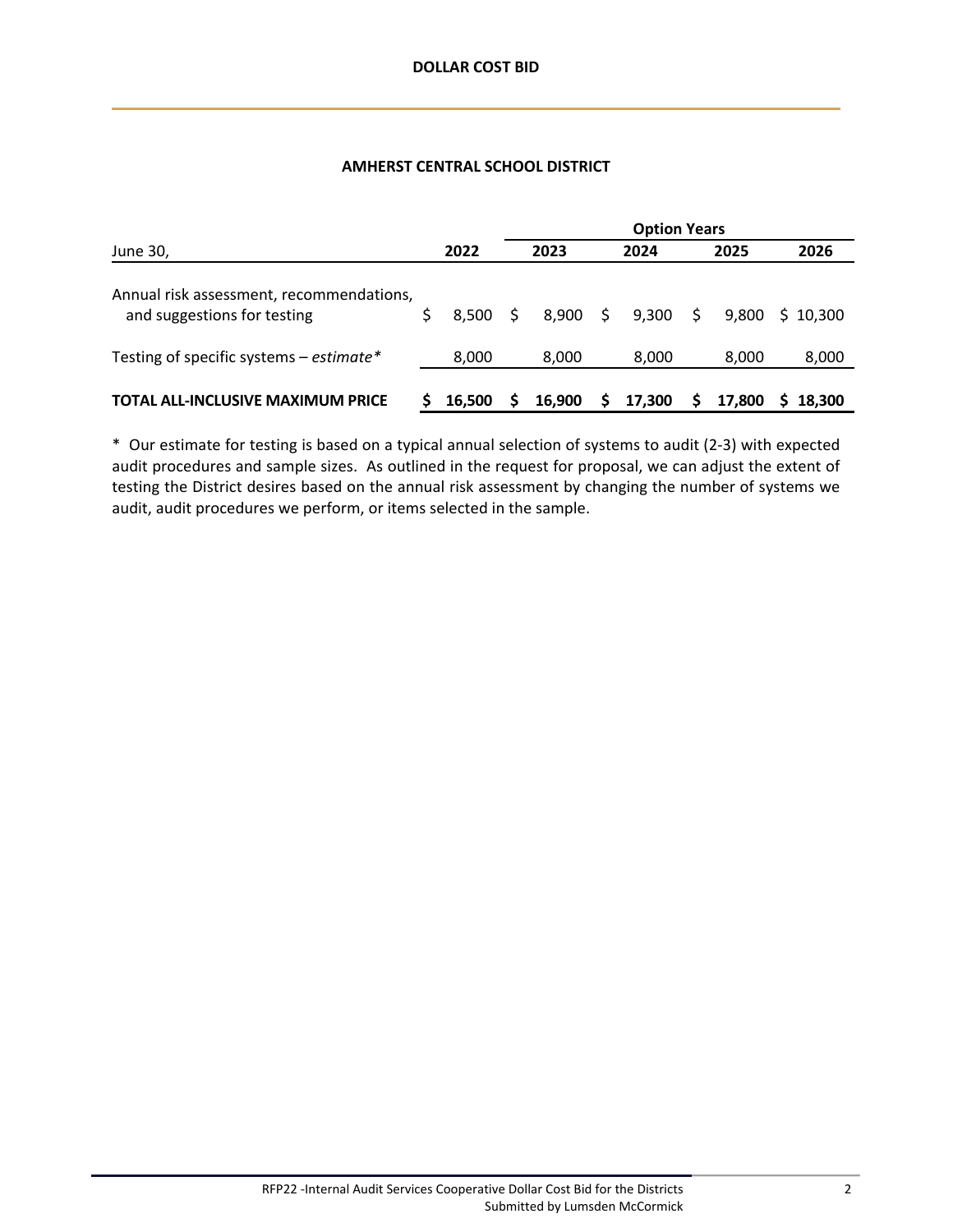# **CHEEKTOWAGA CENTRAL SCHOOL DISTRICT**

|                                                                         |        | <b>Option Years</b> |          |   |        |    |        |           |          |  |  |
|-------------------------------------------------------------------------|--------|---------------------|----------|---|--------|----|--------|-----------|----------|--|--|
| June 30,                                                                | 2022   |                     | 2023     |   | 2024   |    | 2025   |           | 2026     |  |  |
| Annual risk assessment, recommendations,<br>and suggestions for testing | 7.500  | S.                  | 7,900 \$ |   | 8,300  | \$ | 8.700  | $\sim$ \$ | 9.100    |  |  |
| Testing of specific systems - estimate                                  | 6,500  |                     | 6,500    |   | 6,500  |    | 6,500  |           | 6,500    |  |  |
| <b>TOTAL ALL-INCLUSIVE MAXIMUM PRICE</b>                                | 14.000 |                     | 14.400   | S | 14,800 | S  | 15.200 |           | S 15,600 |  |  |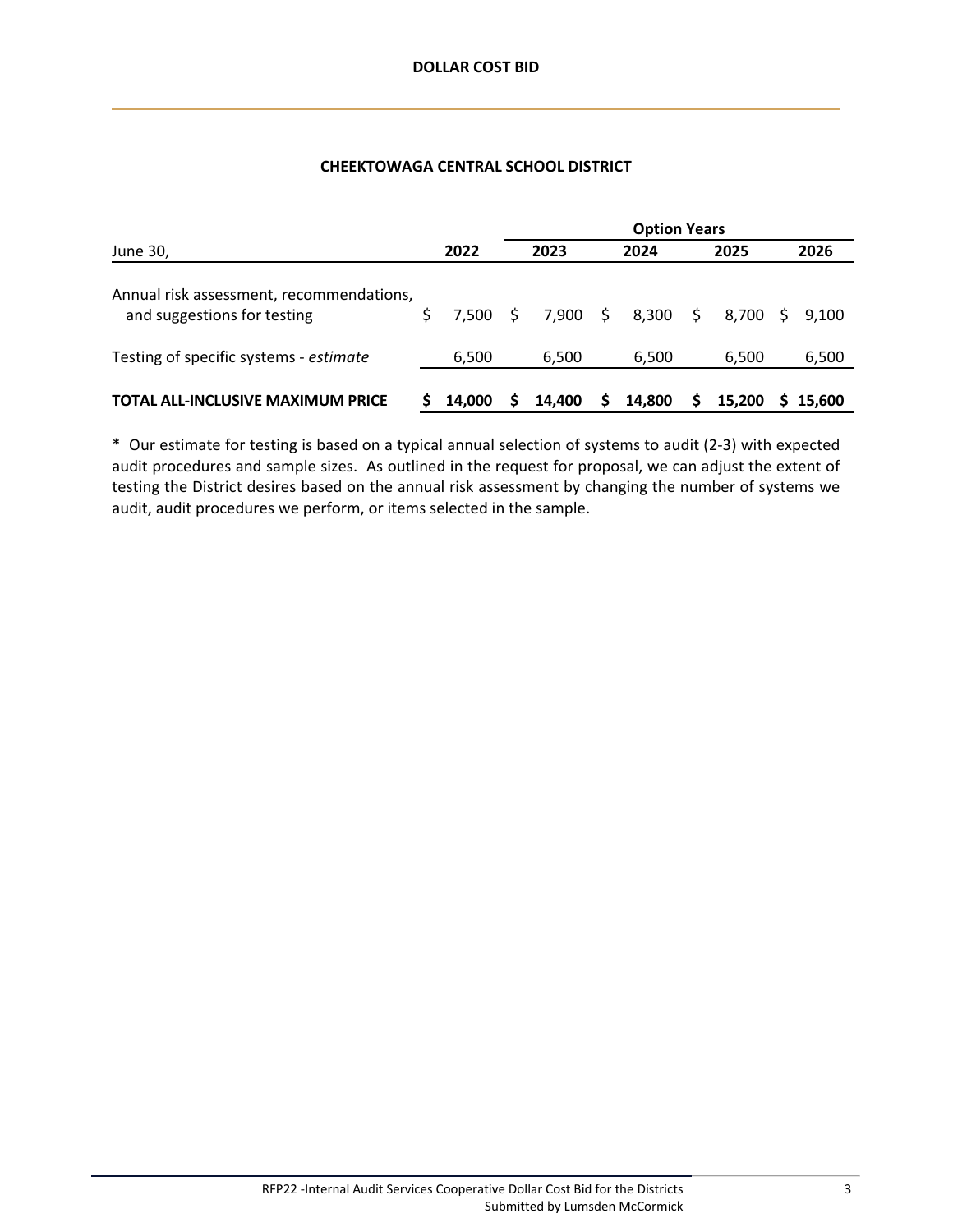#### **DEPEW UNION FREE SCHOOL DISTRICT**

|                                                                         |        |    | <b>Option Years</b> |      |        |      |        |           |          |  |  |
|-------------------------------------------------------------------------|--------|----|---------------------|------|--------|------|--------|-----------|----------|--|--|
| June 30,                                                                | 2022   |    | 2023                | 2024 |        | 2025 |        |           | 2026     |  |  |
| Annual risk assessment, recommendations,<br>and suggestions for testing | 7.500  | S. | 7,900 \$            |      | 8,300  | \$   | 8.700  | $\sim$ \$ | 9.100    |  |  |
| Testing of specific systems - estimate                                  | 6,500  |    | 6,500               |      | 6,500  |      | 6,500  |           | 6,500    |  |  |
| <b>TOTAL ALL-INCLUSIVE MAXIMUM PRICE</b>                                | 14.000 |    | 14.400              | S    | 14,800 | S    | 15.200 |           | S 15,600 |  |  |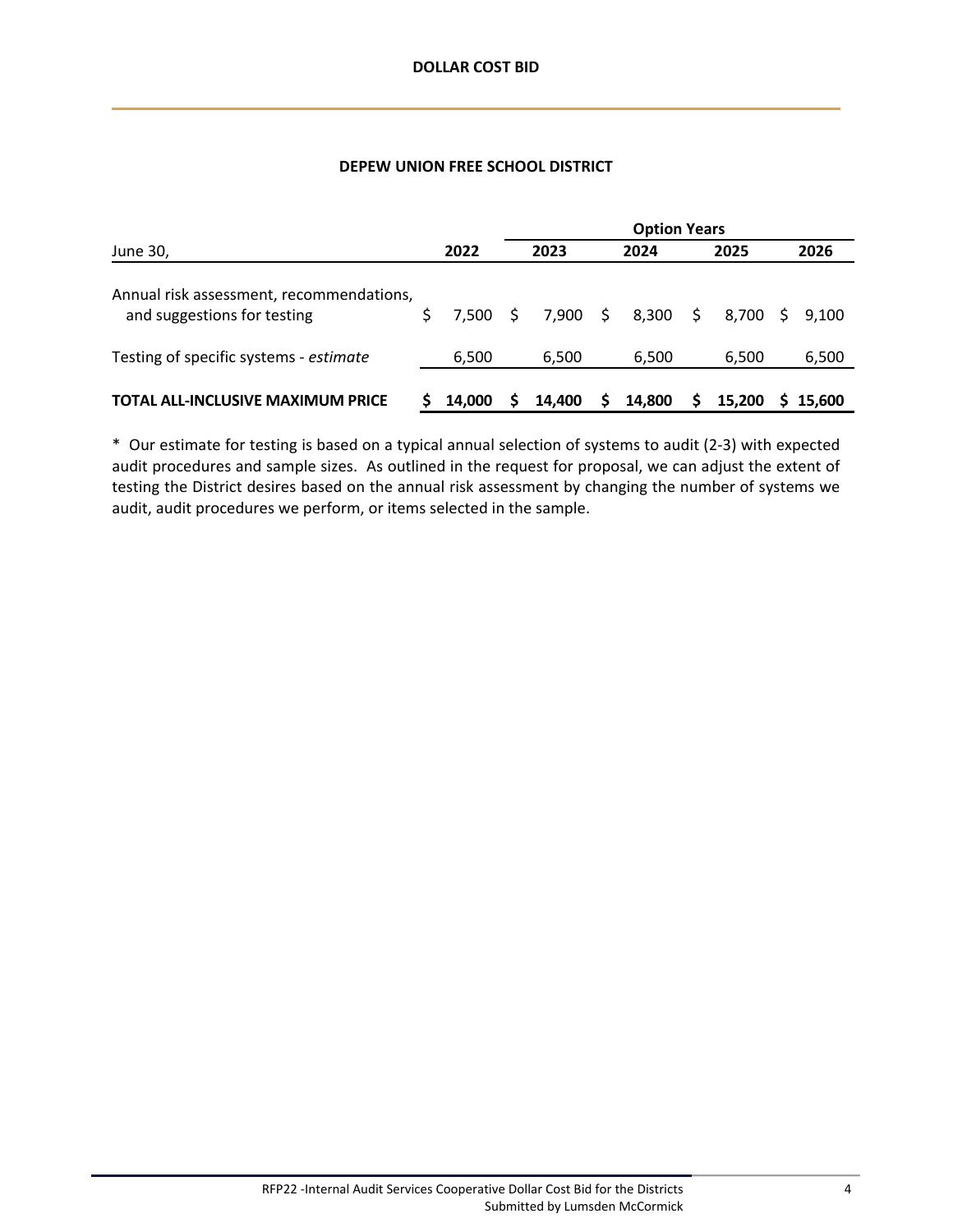#### **DUNKIRK CITY SCHOOL DISTRICT**

|                                                                         |        |    | <b>Option Years</b> |     |        |    |        |   |         |  |  |
|-------------------------------------------------------------------------|--------|----|---------------------|-----|--------|----|--------|---|---------|--|--|
| June 30,                                                                | 2022   |    | 2023                |     | 2024   |    | 2025   |   | 2026    |  |  |
| Annual risk assessment, recommendations,<br>and suggestions for testing | 8,000  | -S | 8,400               | -\$ | 8,800  | S. | 9.200  |   | S 9.700 |  |  |
| Testing of specific systems - estimate                                  | 6,500  |    | 6,500               |     | 6,500  |    | 6,500  |   | 6,500   |  |  |
| <b>TOTAL ALL-INCLUSIVE MAXIMUM PRICE</b>                                | 14.500 |    | 14,900              | S   | 15,300 | S  | 15.700 | S | 16.200  |  |  |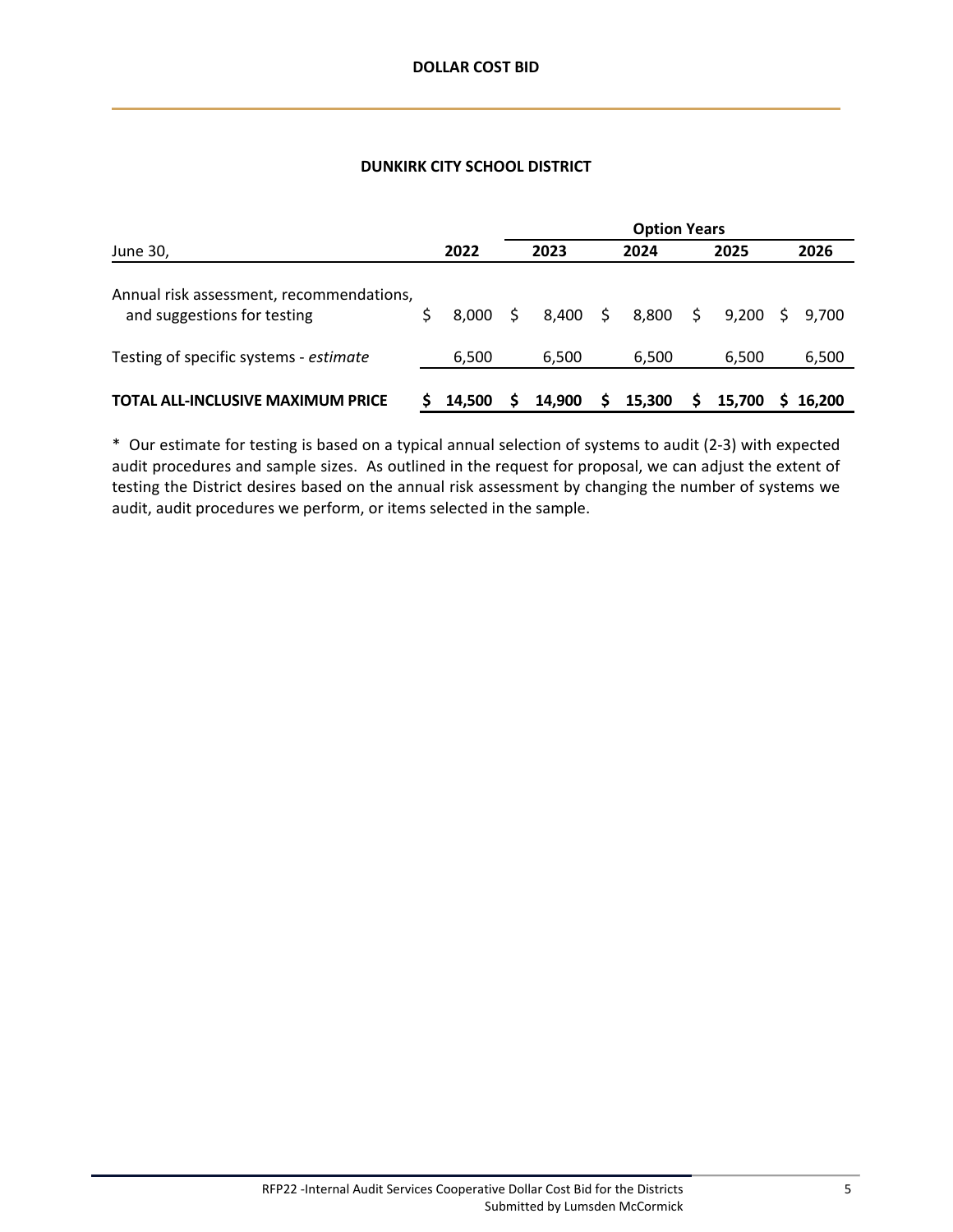## **EAST AURORA UNION FREE SCHOOL DISTRICT**

|                                                                         |        |    | <b>Option Years</b> |   |        |                     |                |  |          |  |  |  |
|-------------------------------------------------------------------------|--------|----|---------------------|---|--------|---------------------|----------------|--|----------|--|--|--|
| June 30,                                                                | 2022   |    | 2023                |   | 2024   |                     | 2025           |  | 2026     |  |  |  |
| Annual risk assessment, recommendations,<br>and suggestions for testing | 7.500  | S. | 7,900 \$            |   | 8,300  | $\ddot{\mathsf{S}}$ | 8,700 \$ 9,100 |  |          |  |  |  |
| Testing of specific systems - estimate                                  | 5,000  |    | 5,000               |   | 5,000  |                     | 5,000          |  | 5,000    |  |  |  |
| <b>TOTAL ALL-INCLUSIVE MAXIMUM PRICE</b>                                | 12.500 | S. | 12.900              | S | 13,300 | S                   | 13.700         |  | S 14.100 |  |  |  |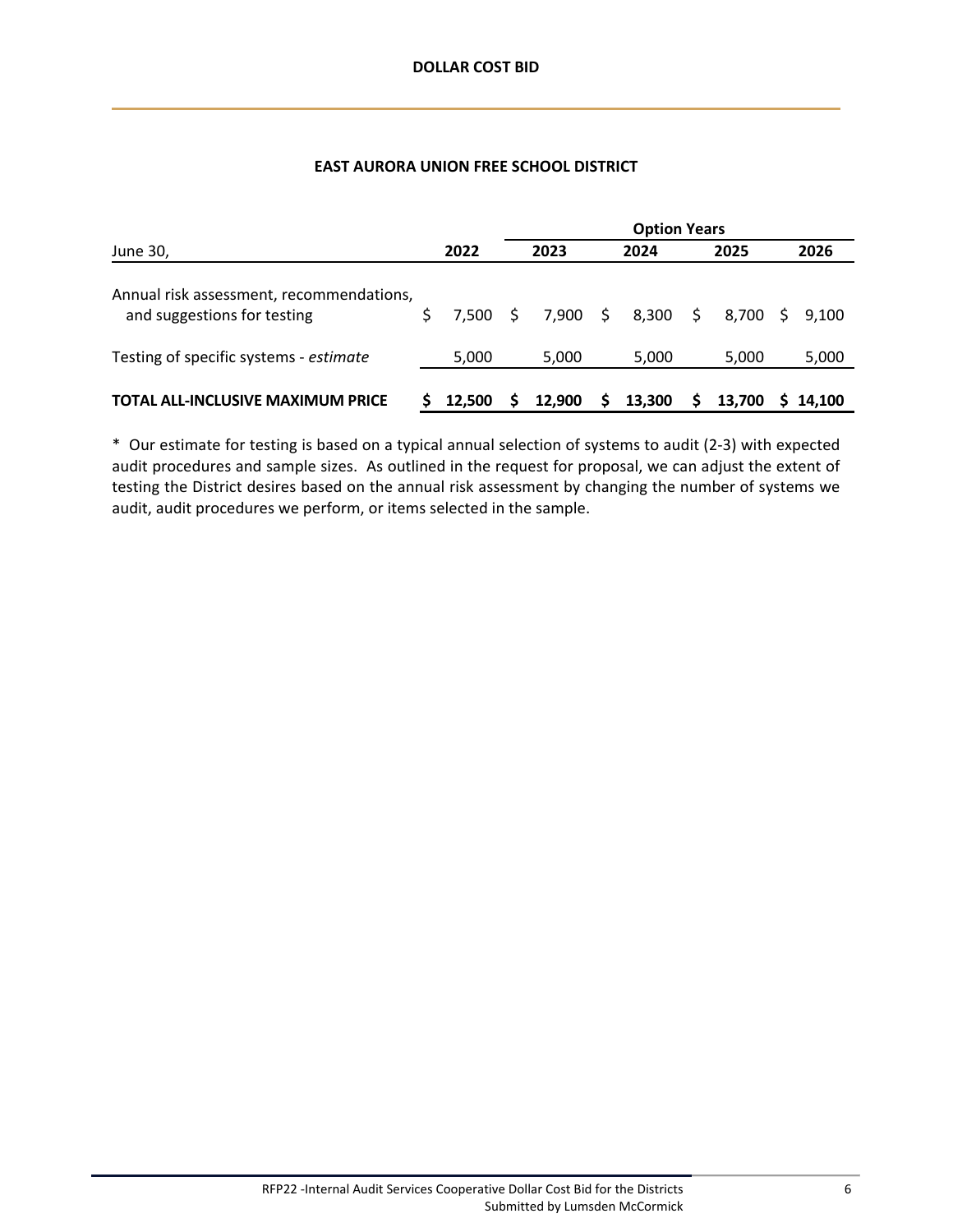## **EDEN CENTRAL SCHOOL DISTRICT**

|                                                                         |        |     | <b>Option Years</b> |   |                    |      |                |  |        |  |
|-------------------------------------------------------------------------|--------|-----|---------------------|---|--------------------|------|----------------|--|--------|--|
| June 30,                                                                | 2022   |     | 2023                |   | 2024               |      | 2025           |  | 2026   |  |
| Annual risk assessment, recommendations,<br>and suggestions for testing | 6.500  | - S |                     |   | $6,800 \div 7,100$ | - \$ | 7,500 \$ 7,900 |  |        |  |
| Testing of specific systems - estimate                                  | 5,000  |     | 5,000               |   | 5,000              |      | 5,000          |  | 5,000  |  |
| <b>TOTAL ALL-INCLUSIVE MAXIMUM PRICE</b>                                | 11.500 | S   | 11.800              | S | 12.100             | S    | 12.500         |  | 12.900 |  |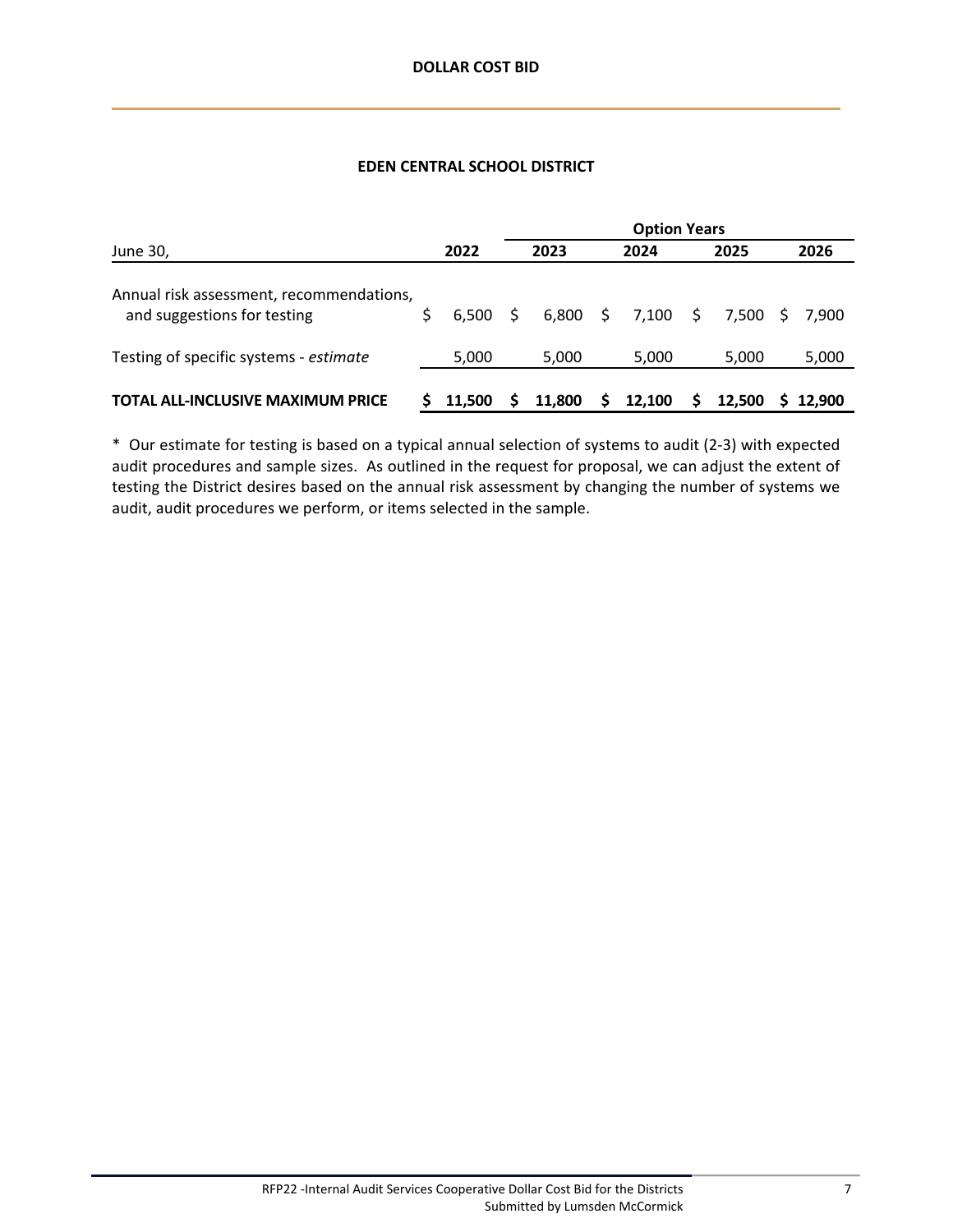#### **ERIE 1 BOCES**

|                                                                         |                  |    | <b>Option Years</b> |   |          |     |        |          |  |  |  |  |
|-------------------------------------------------------------------------|------------------|----|---------------------|---|----------|-----|--------|----------|--|--|--|--|
| June 30,                                                                | 2022             |    | 2023                |   | 2024     |     | 2025   | 2026     |  |  |  |  |
| Annual risk assessment, recommendations,<br>and suggestions for testing | $5 \quad 12.000$ | S. | 12,600              |   | \$13,200 | \$. | 13,900 | S 14.600 |  |  |  |  |
| Testing of specific systems - estimate                                  | 8,000            |    | 8,000               |   | 8,000    |     | 8,000  | 8,000    |  |  |  |  |
| <b>TOTAL ALL-INCLUSIVE MAXIMUM PRICE</b>                                | 20,000           | S  | 20.600              | S | 21.200   | S   | 21.900 | 22.600   |  |  |  |  |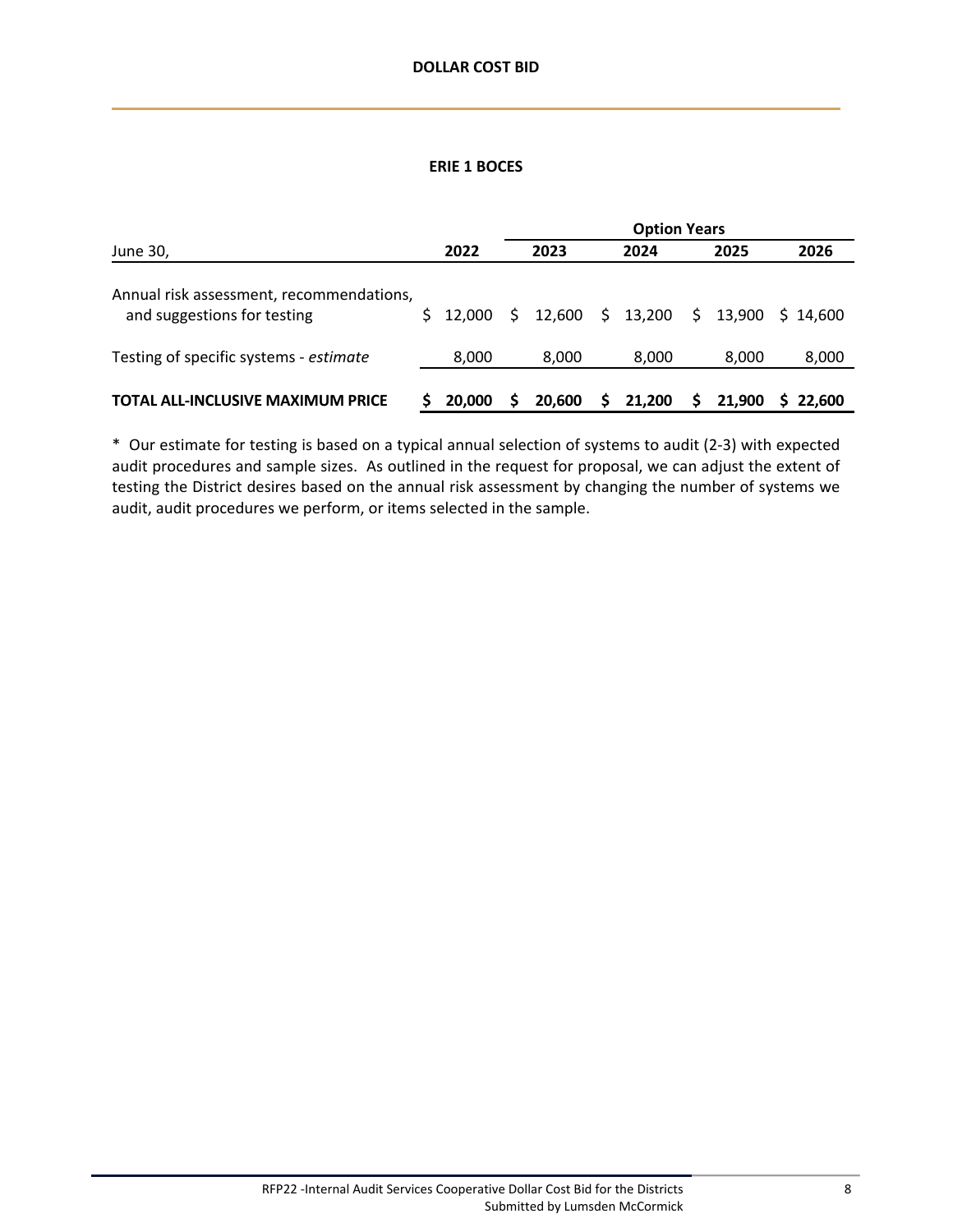#### **ERIE 2 BOCES**

|                                                                         |      |        |    | <b>Option Years</b> |     |        |    |        |             |  |  |  |
|-------------------------------------------------------------------------|------|--------|----|---------------------|-----|--------|----|--------|-------------|--|--|--|
| June 30,                                                                | 2023 |        |    | 2024                |     | 2025   |    | 2026   | 2027        |  |  |  |
| Annual risk assessment, recommendations,<br>and suggestions for testing |      | 9.500  | Ŝ. | 10,000              | \$. | 10,500 | \$ | 11.000 | S 11.600    |  |  |  |
| Testing of specific systems - estimate                                  |      | 8,000  |    | 8,000               |     | 8,000  |    | 8,000  | 8,000       |  |  |  |
| <b>TOTAL ALL-INCLUSIVE MAXIMUM PRICE</b>                                |      | 17.500 | S  | 18.000              | S   | 18,500 | S  | 19.000 | S<br>19.600 |  |  |  |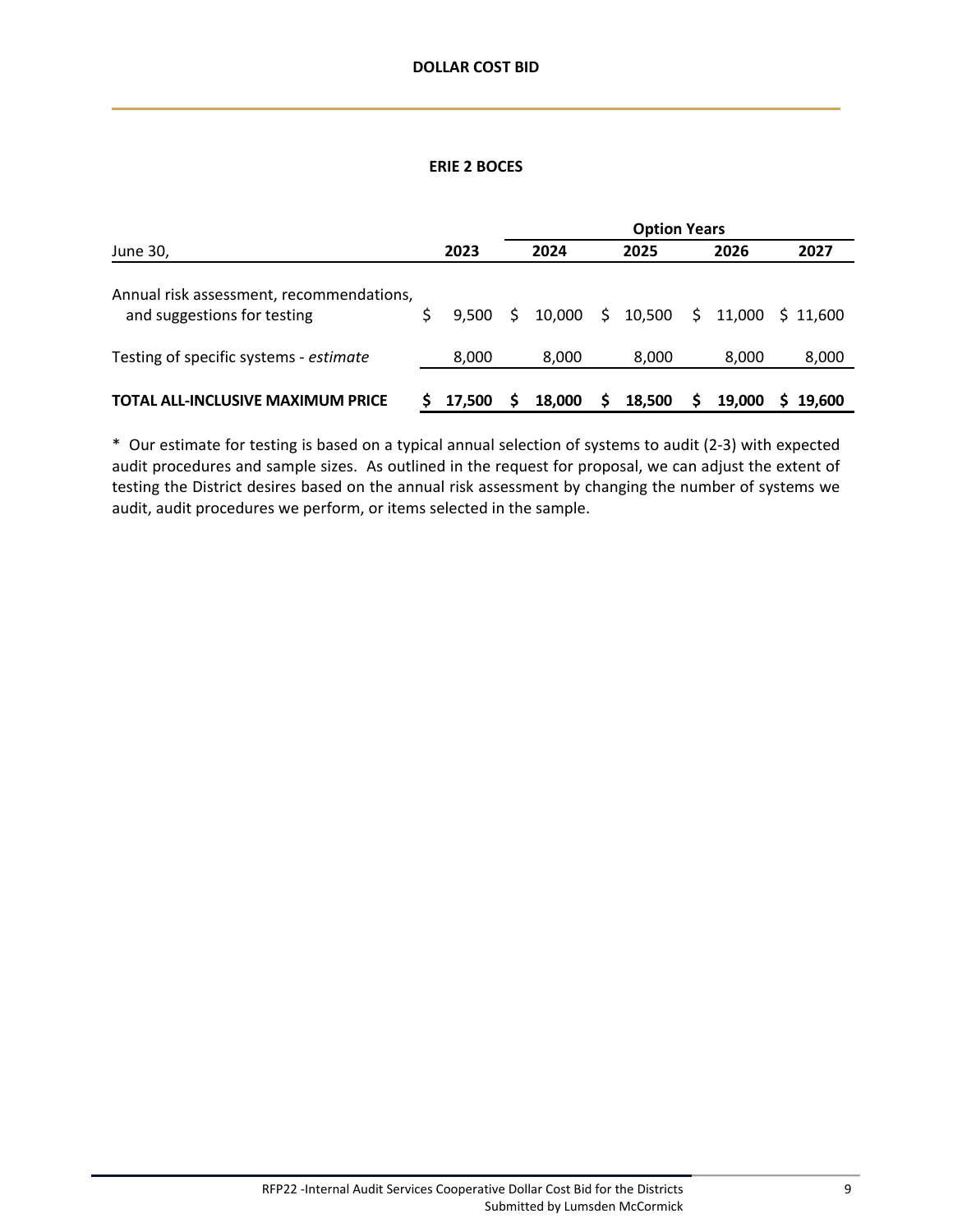#### **FRONTIER CENTRAL SCHOOL DISTRICT**

|                                                                         |        |    | <b>Option Years</b> |      |        |     |        |             |  |  |  |
|-------------------------------------------------------------------------|--------|----|---------------------|------|--------|-----|--------|-------------|--|--|--|
| June 30,                                                                | 2022   |    | 2023                | 2024 |        |     | 2025   | 2026        |  |  |  |
| Annual risk assessment, recommendations,<br>and suggestions for testing | 9.000  | -Ŝ | 9,500               | \$   | 10,000 | \$. | 10.500 | S 11.000    |  |  |  |
| Testing of specific systems - estimate                                  | 8,000  |    | 8,000               |      | 8,000  |     | 8,000  | 8,000       |  |  |  |
| <b>TOTAL ALL-INCLUSIVE MAXIMUM PRICE</b>                                | 17.000 | S  | 17.500              | S    | 18,000 | S   | 18.500 | S<br>19.000 |  |  |  |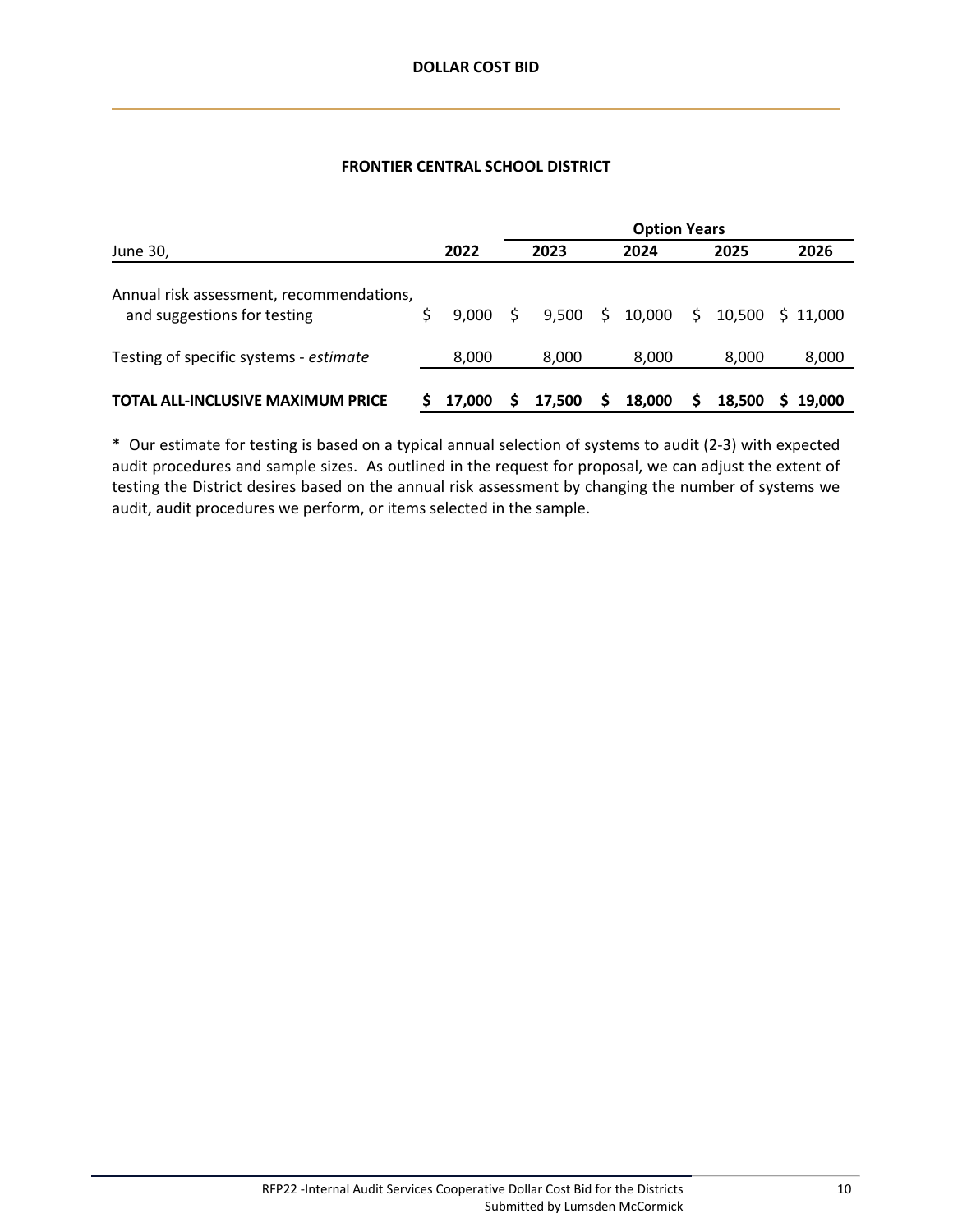#### **HOLLAND CENTRAL SCHOOL DISTRICT**

|                                                                         |        |    | <b>Option Years</b> |                |        |     |        |    |          |  |
|-------------------------------------------------------------------------|--------|----|---------------------|----------------|--------|-----|--------|----|----------|--|
| June 30,                                                                | 2022   |    | 2023                |                | 2024   |     | 2025   |    | 2026     |  |
| Annual risk assessment, recommendations,<br>and suggestions for testing | 6.500  | Ŝ. | 6,800               | $\ddot{\zeta}$ | 7,100  | \$. | 7.500  | S. | 7.900    |  |
| Testing (TBD based on areas tested) -<br>estimated                      | 5,000  |    | 5,000               |                | 5,000  |     | 5,000  |    | 5,000    |  |
| <b>TOTAL ALL-INCLUSIVE MAXIMUM PRICE</b>                                | 11.500 |    | 11.800              | S              | 12,100 | S   | 12,500 |    | S 12.900 |  |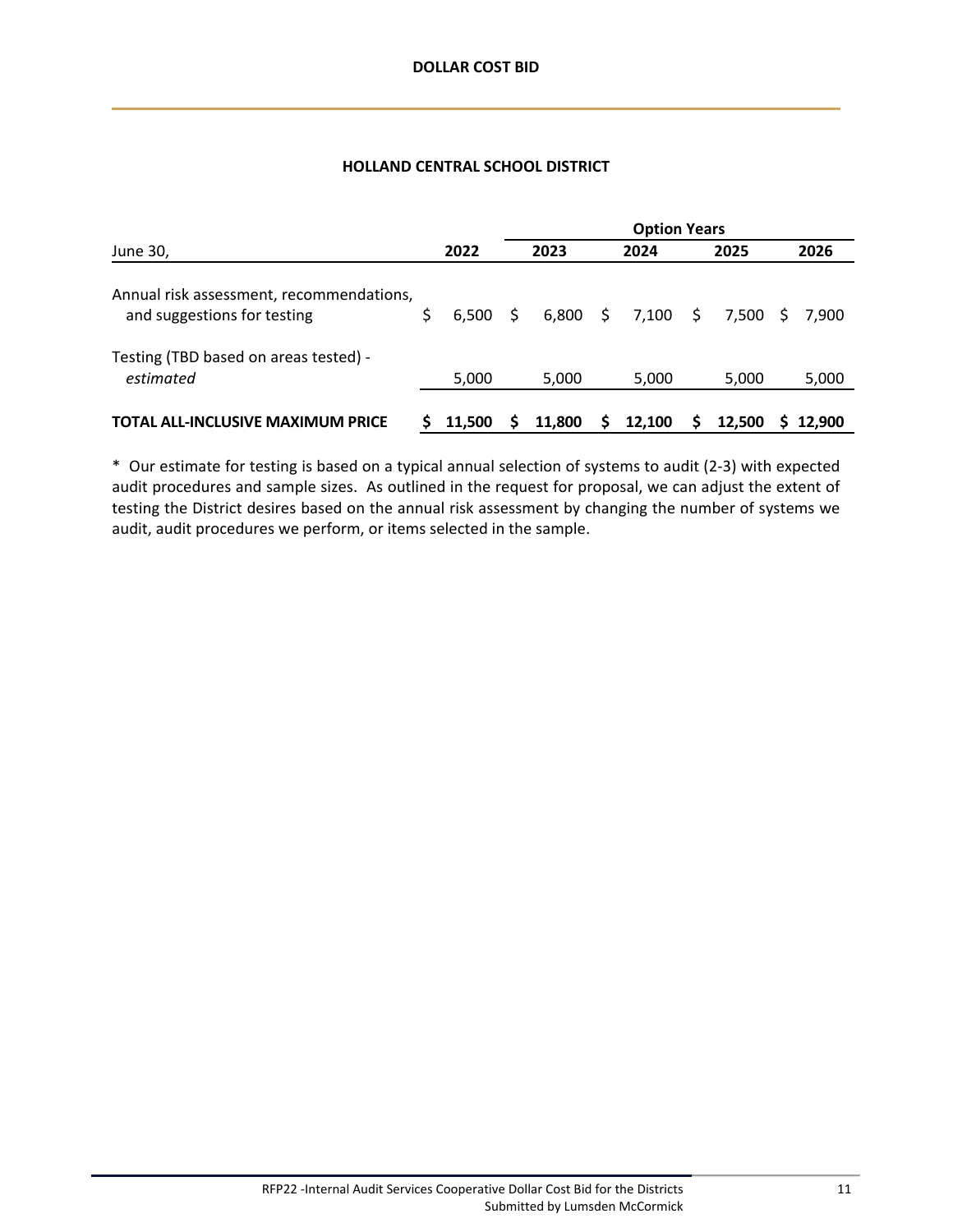#### **IROQUOIS CENTRAL SCHOOL DISTRICT**

|                                                                         |        |    | <b>Option Years</b> |   |        |    |        |    |          |  |  |  |
|-------------------------------------------------------------------------|--------|----|---------------------|---|--------|----|--------|----|----------|--|--|--|
| June 30,                                                                | 2022   |    | 2023                |   | 2024   |    | 2025   |    | 2026     |  |  |  |
| Annual risk assessment, recommendations,<br>and suggestions for testing | 7.000  | S. | 7,400 \$            |   | 7,800  | \$ | 8.200  | -S | 8.600    |  |  |  |
| Testing of specific systems - estimate                                  | 6,500  |    | 6,500               |   | 6,500  |    | 6,500  |    | 6,500    |  |  |  |
| <b>TOTAL ALL-INCLUSIVE MAXIMUM PRICE</b>                                | 13.500 | S. | 13.900              | S | 14,300 | S  | 14.700 |    | S 15.100 |  |  |  |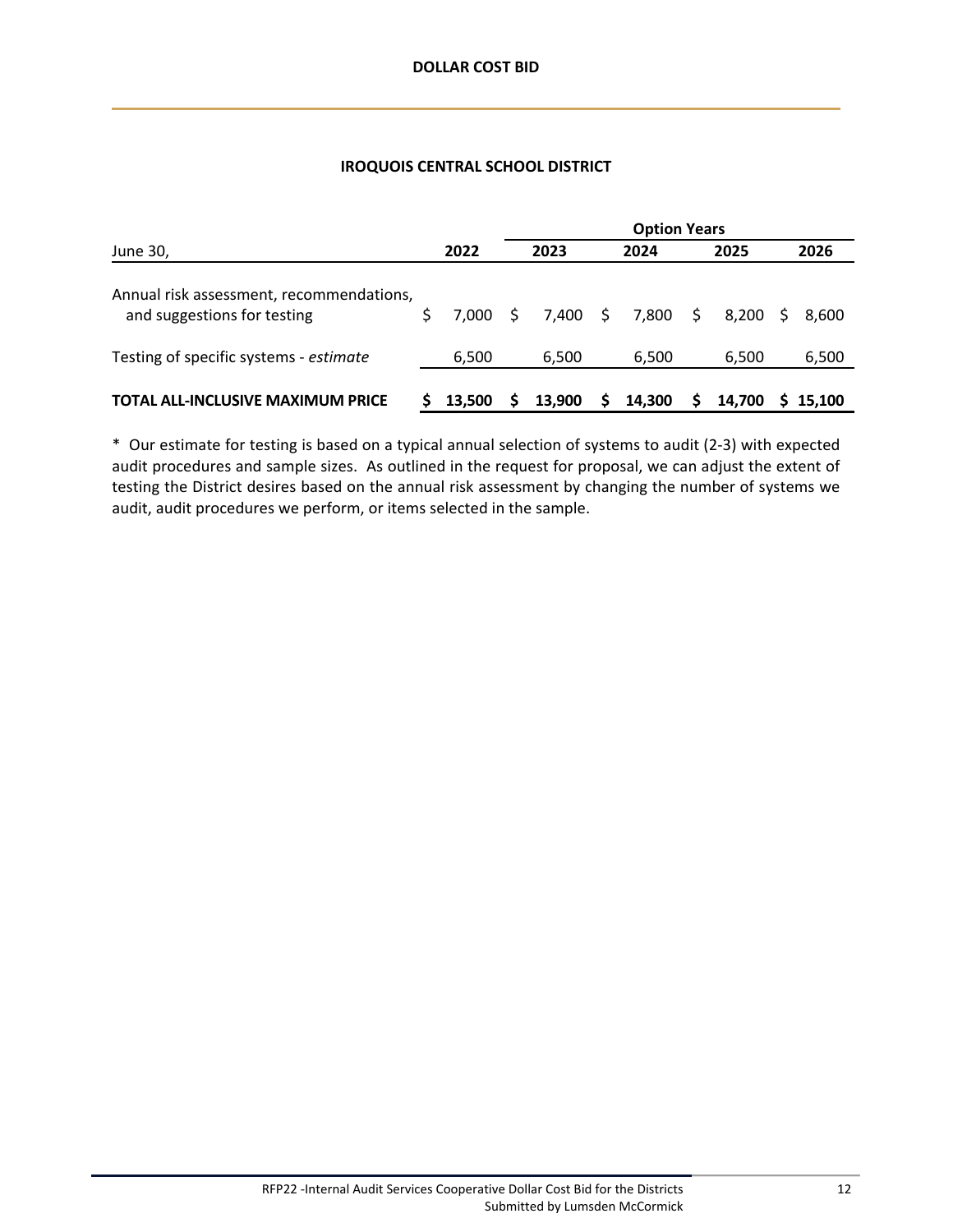#### **LANCASTER CENTRAL SCHOOL DISTRICT**

|                                                                         |      |        | <b>Option Years</b> |        |     |        |    |        |             |  |  |  |
|-------------------------------------------------------------------------|------|--------|---------------------|--------|-----|--------|----|--------|-------------|--|--|--|
| June 30,                                                                | 2022 |        |                     | 2023   |     | 2024   |    | 2025   | 2026        |  |  |  |
| Annual risk assessment, recommendations,<br>and suggestions for testing |      | 9.500  | Ŝ.                  | 10,000 | \$. | 10,500 | \$ | 11.000 | S 11.600    |  |  |  |
| Testing of specific systems - estimate                                  |      | 8,000  |                     | 8,000  |     | 8,000  |    | 8,000  | 8,000       |  |  |  |
| <b>TOTAL ALL-INCLUSIVE MAXIMUM PRICE</b>                                |      | 17.500 | S                   | 18.000 | S   | 18,500 | S  | 19.000 | S<br>19.600 |  |  |  |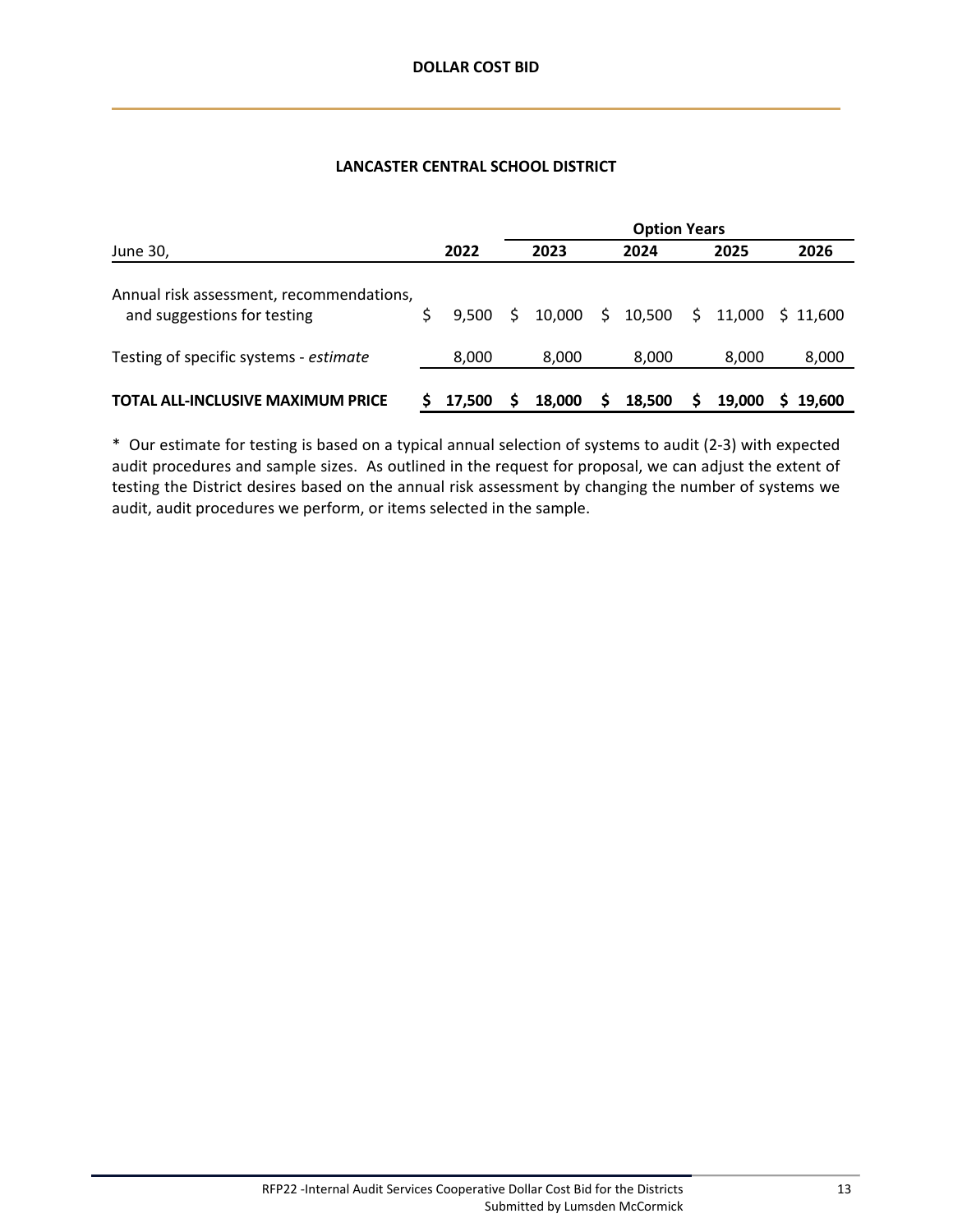# **LEWISTON PORTER CENTRAL SCHOOL DISTRICT**

|                                                                         |      |        | <b>Option Years</b> |        |    |        |    |        |             |  |  |  |
|-------------------------------------------------------------------------|------|--------|---------------------|--------|----|--------|----|--------|-------------|--|--|--|
| June 30,                                                                | 2024 |        | 2025                |        |    | 2026   |    | 2027   | 2028        |  |  |  |
| Annual risk assessment, recommendations,<br>and suggestions for testing |      | 8.500  | -S                  | 8,900  | \$ | 9,300  | S. | 9.800  | S 10.300    |  |  |  |
| Testing of specific systems - estimate                                  |      | 6,500  |                     | 6,500  |    | 6,500  |    | 6,500  | 6,500       |  |  |  |
| <b>TOTAL ALL-INCLUSIVE MAXIMUM PRICE</b>                                |      | 15,000 | S                   | 15.400 |    | 15,800 | S  | 16.300 | S<br>16.800 |  |  |  |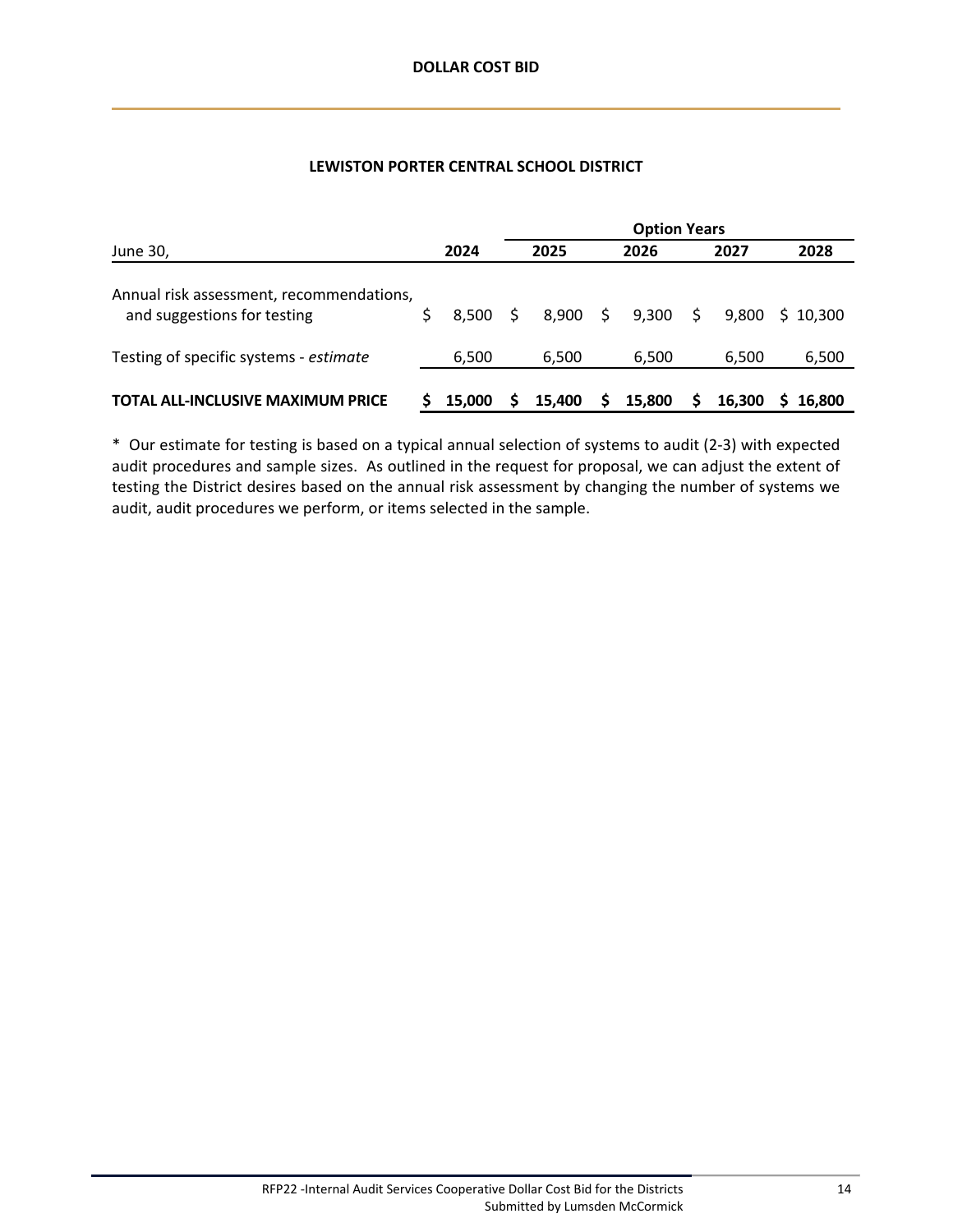#### **LOCKPORT CITY SCHOOL DISTRICT**

|                                                                         |      |                  | <b>Option Years</b> |        |  |          |   |          |              |  |  |  |
|-------------------------------------------------------------------------|------|------------------|---------------------|--------|--|----------|---|----------|--------------|--|--|--|
| June 30,                                                                | 2025 |                  |                     | 2026   |  | 2027     |   | 2028     | 2029         |  |  |  |
| Annual risk assessment, recommendations,<br>and suggestions for testing |      | $5 \quad 11.000$ | S.                  | 11,600 |  | \$12,200 |   | \$12,800 | \$13.400     |  |  |  |
| Testing of specific systems - estimate                                  |      | 8,000            |                     | 8,000  |  | 8,000    |   | 8,000    | 8,000        |  |  |  |
| <b>TOTAL ALL-INCLUSIVE MAXIMUM PRICE</b>                                |      | 19.000           | S                   | 19.600 |  | 20.200   | S | 20,800   | S.<br>21.400 |  |  |  |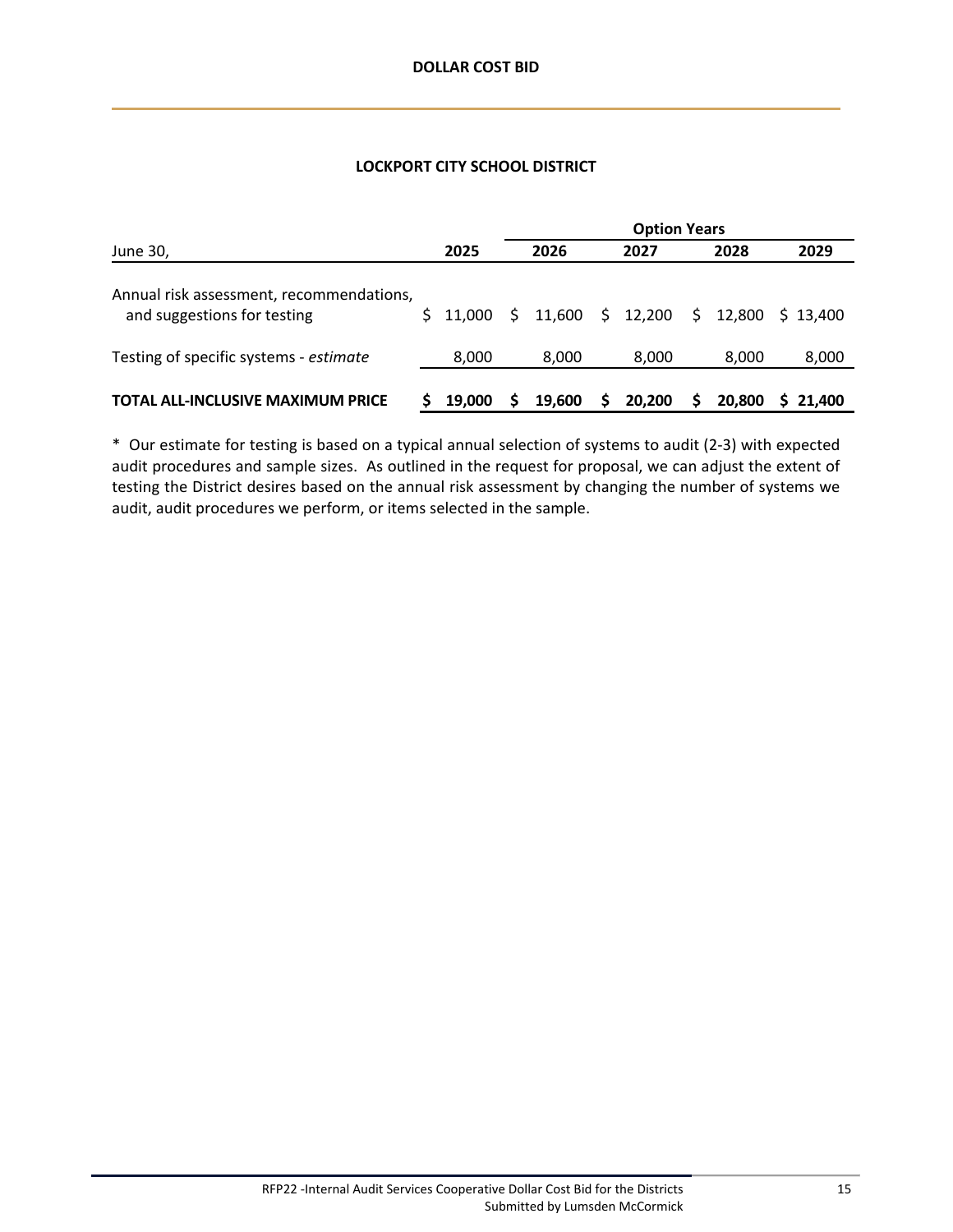# **NIAGARA FALLS CITY SCHOOL DISTRICT**

|                                                                         |  |          | <b>Option Years</b> |        |      |          |      |        |          |  |  |  |
|-------------------------------------------------------------------------|--|----------|---------------------|--------|------|----------|------|--------|----------|--|--|--|
| June 30,                                                                |  | 2022     |                     | 2023   | 2024 |          | 2025 |        | 2026     |  |  |  |
| Annual risk assessment, recommendations,<br>and suggestions for testing |  | \$10,000 | Ŝ.                  | 10,500 |      | \$11,000 | \$.  | 11.600 | \$12.200 |  |  |  |
| Testing of specific systems - estimate                                  |  | 8,000    |                     | 8,000  |      | 8,000    |      | 8,000  | 8,000    |  |  |  |
| <b>TOTAL ALL-INCLUSIVE MAXIMUM PRICE</b>                                |  | 18,000   | S                   | 18.500 |      | 19,000   | S    | 19.600 | 20,200   |  |  |  |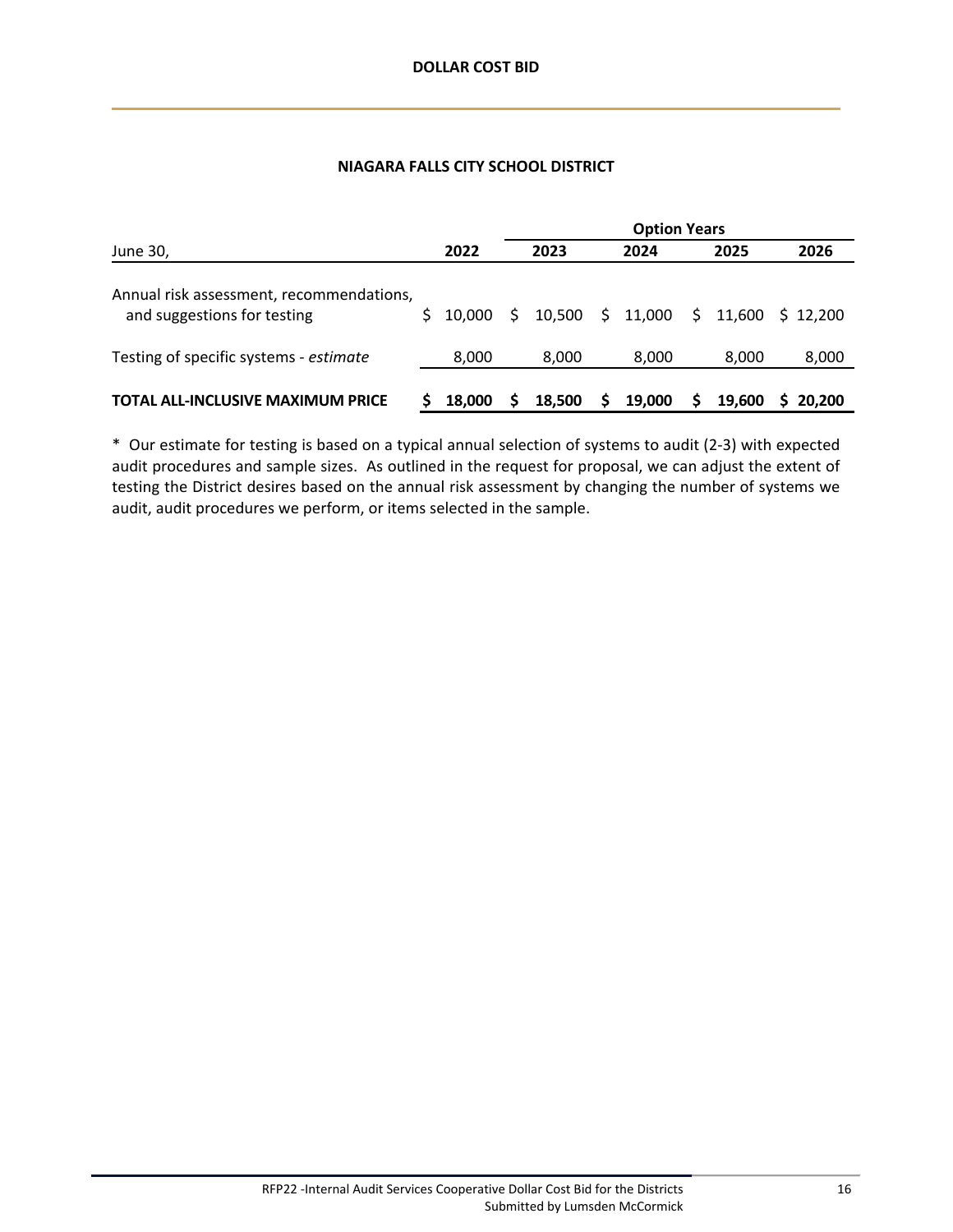# **NIAGARA‐WHEATFIELD CENTRAL SCHOOL DISTRICT**

|                                                                         |      |        | <b>Option Years</b> |        |      |        |      |        |          |  |  |  |
|-------------------------------------------------------------------------|------|--------|---------------------|--------|------|--------|------|--------|----------|--|--|--|
| June 30,                                                                | 2022 |        | 2023                |        | 2024 |        | 2025 |        | 2026     |  |  |  |
| Annual risk assessment, recommendations,<br>and suggestions for testing |      | 9.000  | Ŝ.                  | 9,500  | \$   | 10,000 | S.   | 10.500 | S 11.000 |  |  |  |
| Testing of specific systems - estimate                                  |      | 8,000  |                     | 8,000  |      | 8,000  |      | 8,000  | 8,000    |  |  |  |
| <b>TOTAL ALL-INCLUSIVE MAXIMUM PRICE</b>                                |      | 17.000 | S                   | 17,500 |      | 18,000 |      | 18,500 | 19.000   |  |  |  |